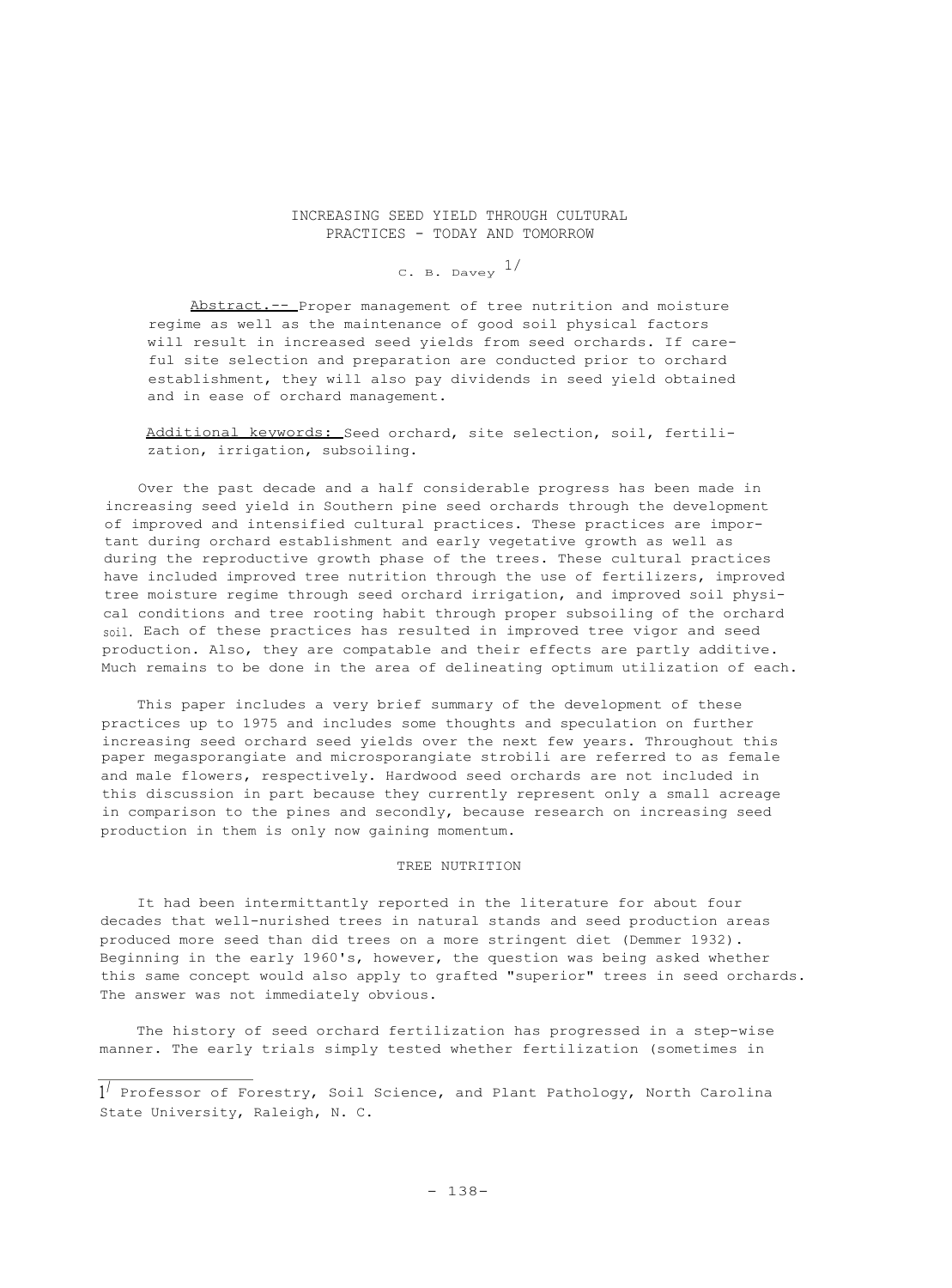combination with irrigation) would stimulate flowering and seed production. The answer was usually in the affirmative. The second generation of tests involved the determination of which nutrients were usually the most critical in terms of stimulating flowering and seed production. These tests provided information suggesting that on most soils in the South, phosphorus and, on essentially all soils, nitrogen were needed. The third generation of tests then included studies of different rates of application of nitrogen and phosphorus.

Each of these sets of tests have had to span five or more years since it is the third year before the harvested cones have been under the influence of the imposed treatment throughout their development. Then at least two more years are required to account for year-to-year climatic variation.

It was learned early that there is always tree-to-tree variation within the ramets of the same clone. This led to the general conclusion that a minimum of five ramets of each of five clones was necessary per treatment plot. Then a minimum of three replications per treatment resulted in the inescapable conclusion that few if any existing seed orchards are large enough to provide for complete factorial designs which cover more than a very few treatments. This has led to the utilization of incomplete rotatable factorial designs with replication restricted to the central treatment and similar statistical shortcuts.

At this point in time, it is safe to say that proper fertilization is worthwhile and is probably essential in nearly all seed orchards, if their seed-producing potential is to be even closely realized. Nitrogen has been repeatedly shown to be the key element in stimulating flowering and seed production.

The effect of fertilization has been the production of more branches on a tree, more flowers per branch, and increasing the portion of the tree crown which bears flowers (Webster 1974). The biggest single effect of fertilization appears to be the stimulation of a large number of bud primordia to differentiate into either flower or branch buds rather than needle fascicles (Webster 1974).

To date fertilization has not been shown to greatly reduce the time required to bring an orchard into meaningful production or to markedly reduce the number of unproductive clones. In every test known to this author, there has been a greater range in seed production among clones than there has been among treatments.

The next areas of interest in fertilization research should shed light on the matters of the impact of nutrient form and time of application on tree flowering and seed production. We expect to hear about current research on both of these topics today. Eventually we will need to study nutrient balance within the tree. This information will lead to a more efficient fertilization program than is now possible.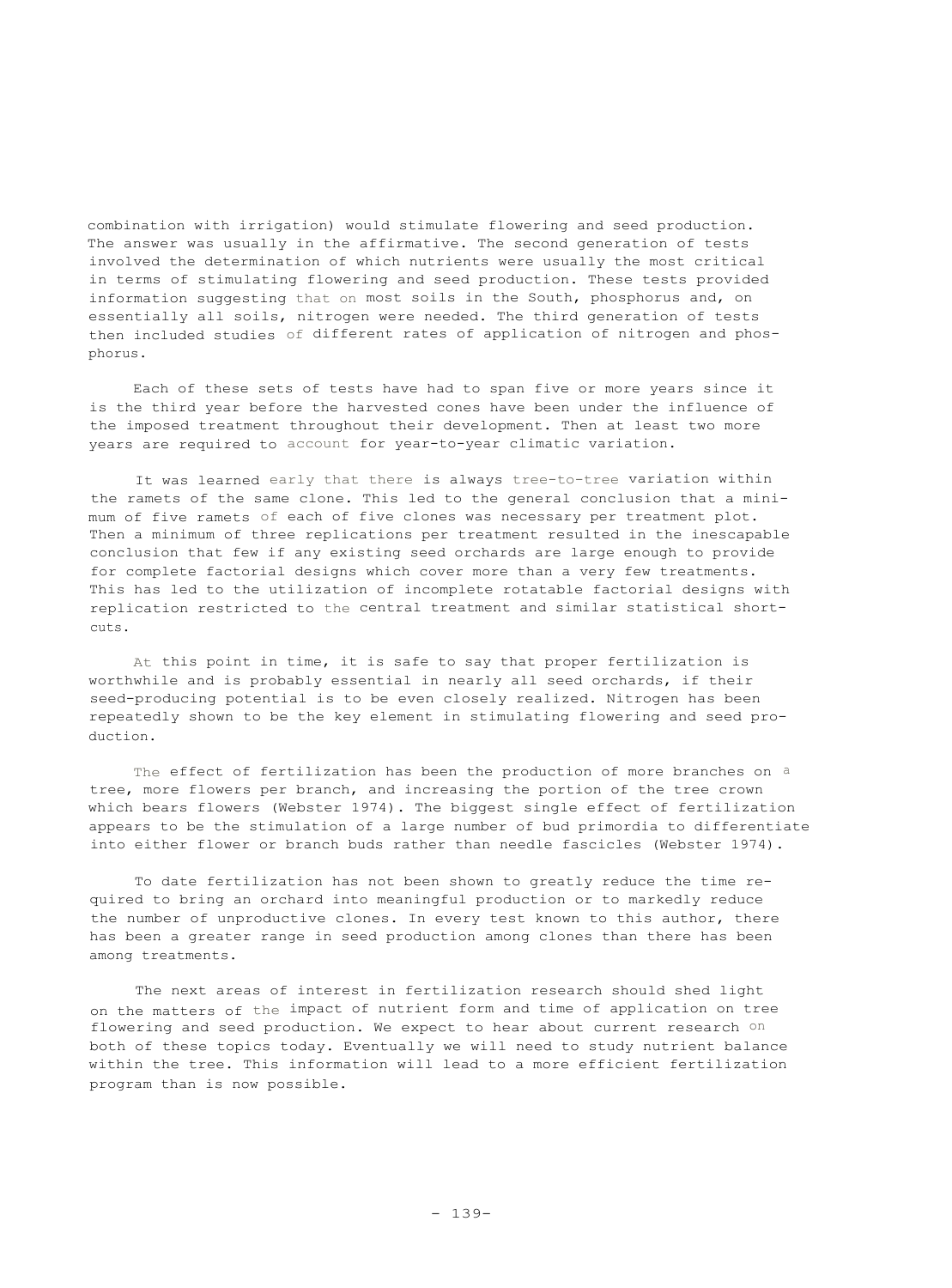## SOIL FERTILITY

Knowing that trees can respond to fertilization is only a portion of the solution to the problem. Of equal importance is being able to determine nutrient needs. This can theoretically be approached through either or both soil testing or tissue analysis. To date, neither system is fool-proof but more progress has been made in utilizing soil testing than tissue analysis to predict nutrient needs. The following standards are currently used for determining nutrient needs where the dilute double acid soil extractant is used. This includes the majority of the states in the South.

| Soil attribute | Units                                      | Desired level |
|----------------|--------------------------------------------|---------------|
| D              | $1\overline{\text{bs/acre}}$ $\frac{1}{4}$ | 40            |
|                | 11                                         | 150           |
| Ca             | $^{\dagger}$                               | 400           |
| Mg             | $^{\prime}$                                | 50            |
| Mn             | $^{\dagger}$                               | 10            |
| Acidity        | pH                                         | 5.5           |
| Organic Matter | $\sigma$                                   | 2.0           |

Also approximately kg/ha

In all soils the amount of a nutrient needed to raise its test value from that determined to that desired exceeds the difference in the two values. The finer the soil texture, the greater the application needed. Also, seed orchards in the Piedmont require larger applications of phosphorus than do those of the Coastal Plain.

The major element nitrogen is not included in the above chart since there is no test for available soil nitrogen. It has been generally established that within reason, nitrogen needs can be determined from the percent organic matter in the soil, the soil type, and the age of the trees to be fertilized. Additional research in this area is needed, however.

Nitrogen is important at all stages of seed orchard management. An adequate supply of nitrogen will increase grafting success during orchard establishment. This can be obtained from about one ounce (30 gm) of elemental nitrogen per tree applied once in the month or two immediately before grafting as well as during the preceeding year.

During vegetative growth, trees should receive increasing amounts of nitrogen per tree up to about five ounces (150 gm) of elemental nitrogen per tree at three or four years of age of the graft. Beyond that age the root system is sufficiently expanded to make broadcast application of nitrogen over the entire orchard more feasible. This also stimulates the sod cover which is necessary to reduce traffic damage to the soil. In fact, broadcast application of fertilizer maybe started at grafting if the sod is not thrifty at that time.

During vegetative growth, after broadcast application of nitrogen has been started, amounts of elemental nitrogen up to 100 lbs. per acre (about 100 kgN/ha) per year are needed. Once reproductive growth has started, the amount of nitro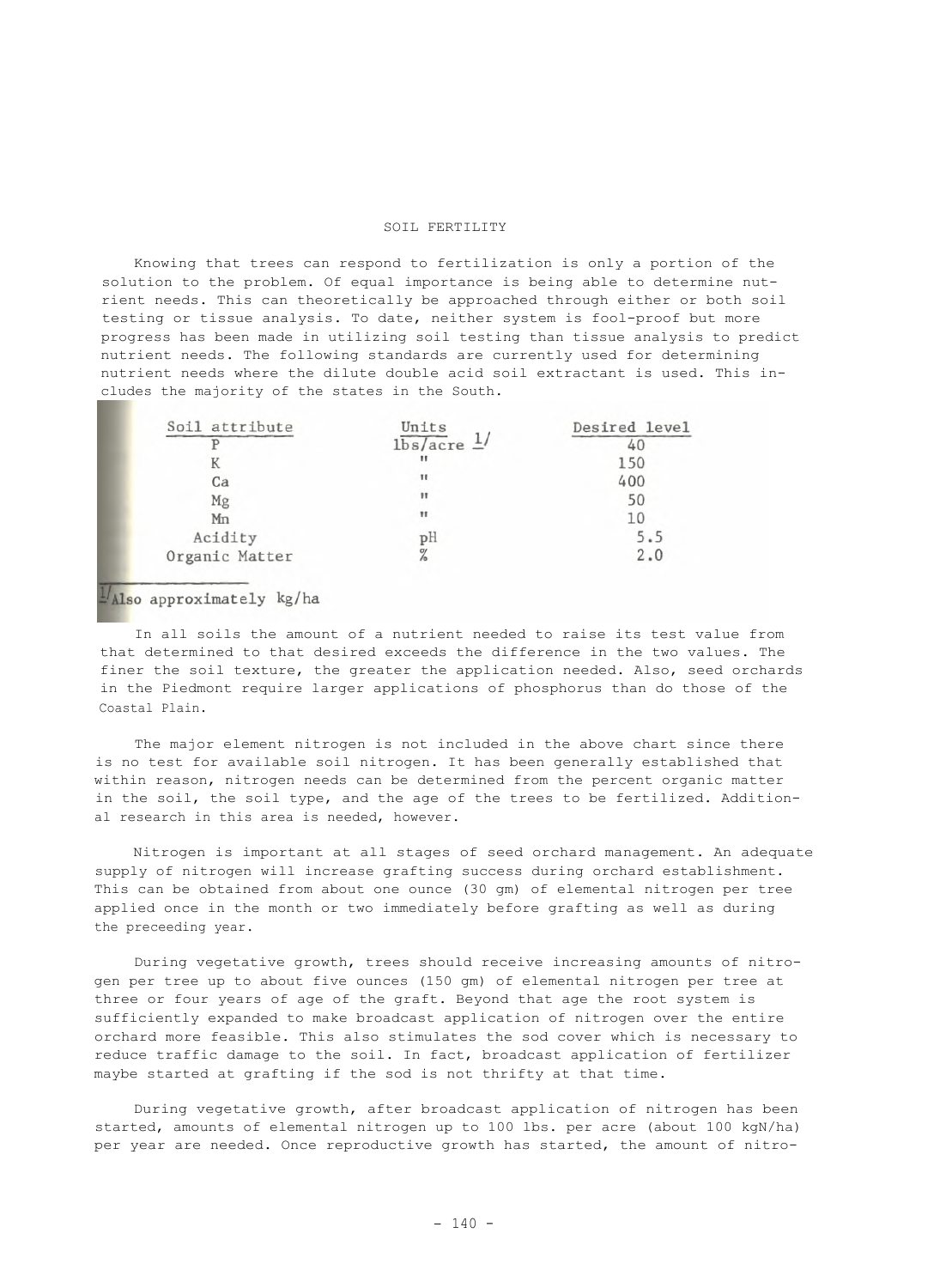gen applied can be increased considerably and still result in increased seed yield. The upper limit of nitrogen application has not yet been determined but rates of up to 400 lbs. of elemental nitrogen per acre (about 400 kgN/ha) per year have been tested.

# IRRIGATION

Irrigation of seed orchards has been studied far less than their fertilization. However, it has been found beneficial in nearly every test. Irrigation improves grafting success, sod establishment, early vegetative growth, and flowering and seed production. Whereas fertilization primarily tends to stimulate female flower production, irrigation has increased pollen production in Southern pine seed orchards. The need for, and response to, irrigation is highly dependent upon the amount and distribution of rainfall.

Both the need for irrigation and the amount of irrigation needed can be determined through the use of soil tensiometers installed in the seed orchard soil at depths of 12 and 24 inches, (30 and 60 cm). Irrigation is utilized to keep the soil moisture stress between 0.5 and 0.1 atmospheres of tension.

Irrigation in the first year of the reproductive cycle results in more male and female flowers in the second year. Irrigation in the second year reduces conelet abortion and in the third year it results in somewhat longer cones and heavier seeds.

A long-running study of fertilization and irrigation, conducted by the Catawba Timber Co. in Catawba, South Carolina, will be used to illustrate the value of both practices (Table 1). The treatments have been imposed since the orchard was grafted in 1964. Irrigation has been supplied as indicated above and fertilization has included 350 lbs./acre (about 350 kg/ha) of  $NH_4NO_1$  applied in the spring and again in July and 500 lbs./acre (about 500 kg/ha) of 10-10-10 fertilizer in November of each year. This total application of 300 lbs.N/acre (about 300 kgN/ha/yr) was originally intended to be excessive but to date has not been detrimental although it may not represent the optimum rate of application.

|             | Treatment |              |         |               |              |     |     |  |  |  |  |
|-------------|-----------|--------------|---------|---------------|--------------|-----|-----|--|--|--|--|
| Year        | Control   | Irrigation   |         | Fertilization |              |     |     |  |  |  |  |
|             |           |              |         | cones/tree    |              |     |     |  |  |  |  |
| 1971        | 45        | 81           |         | 60            |              | 102 | 72  |  |  |  |  |
| 1972        | 72        | 99           |         | 134           |              | 145 | 112 |  |  |  |  |
| 1973        | 70        | 88           |         | 88            |              | 100 | 86  |  |  |  |  |
| 1974        | 55        | 98           |         | 117           |              | 144 | 104 |  |  |  |  |
| $\mathbf x$ | 61        | 92           |         | 100           |              | 123 |     |  |  |  |  |
| Difference  |           | 31<br>$(-C)$ | $(F-C)$ | 39            | $[$ (F+I)-C) | 62  |     |  |  |  |  |

# Table 1.--Yield of cones per tree in a loblolly pine seed orchard a/ as affected by irrigation and fertilization

a/Catawba Timber Co., Catawba, S. C. Tests initiated in 1964.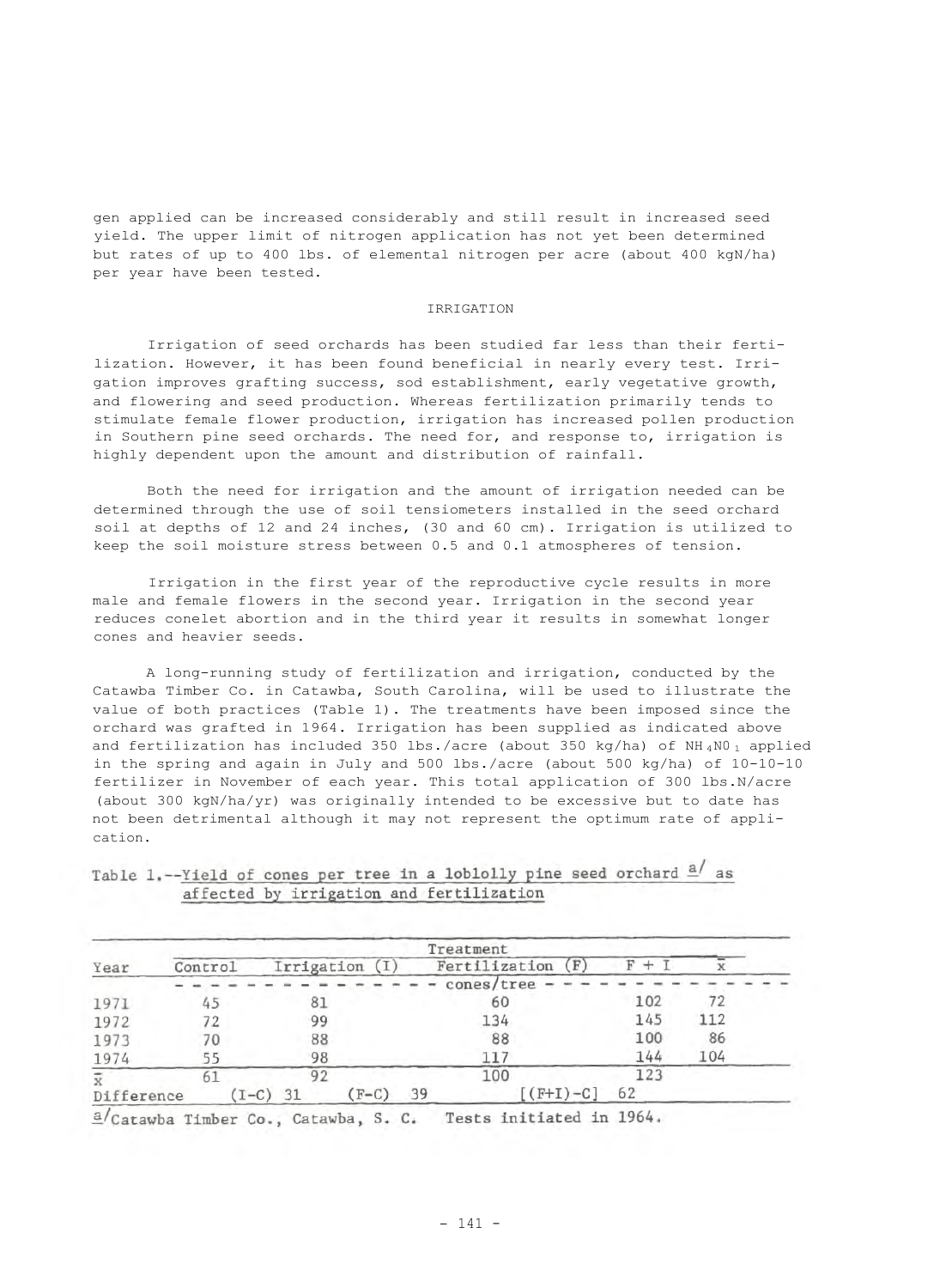The effects of both irrigation and fertilization can be seen to be positive in each of the four years although their magnitude changes from year to year. It is instructive to note that where the treatments are applied individually the response totals 70 cones. That is, the response was 31 cones for irrigation and 39 for fertilization. When both treatments were applied to the same trees, the combined response was 62 cones. Thus it may be concluded that the effects of fertilization and irrigation are additive at best. Definitely, their combined effect is not synergistic.

A conservative economic assessment of these data by H. D. Smith (personal communication) using 1974 cost figures indicates a benefit/cost ratio for value of additional seed obtained versus cost of treatments imposed of approximately 27 to 1. That is favorable even if you choose to discount Dr. Smith's assessment by a whole order of magnitude.

It is now generally accepted that irrigation as well as fertilization can have both biologically and economically positive effects on flowering and seed production. Much remains to be determined, however, on the effects of minor moisture stress at critical stages of the reproductive cycle. It is quite obvious from the data at hand that severe moisture stress is not profitable but it has been suggested by several workers (e.g. Shoulders 1967) that minor stress in late summer may trigger flower bud differentiation. Verification and quantification of this phenomenon (if real) should be undertaken soon. Finally, there are interactions that need to be studied among nutrition, moisture stress, and applied active compounds such as the gibberellins. The whole area of chemical regulation of flowering, seed formation, and cone abscission remain to be studied.

#### SUBSOILING

The practice of subsoiling in seed orchards was born out of desperation. In the early 60's trees in certain orchards were losing apical dominance, patches of cambium on the bole were dying, and roots were appearing on the soil surface. At first it was suggested that fertilization was to blame. When fertilization was stopped the situation got worse. Finally, it was noted that soil compaction was becoming severe and deep subsoiling was attempted (in 1964) in order to "loosen up the soil." Dire consequences were predicted because of all the root cutting involved. The response, however, was favorable and dramatic both above and below ground. Thus, the practice of subsoiling on an operational basis was started. It has continued to the present purely on the basis of visual results.

In 1973, research was finally started in two seed orchards to determine whether it was possible to improve the effectiveness of the subsoiling process. Variables under investigation include shallow (approximately 6 inches or 15 cm) and deep (approximately 18 inches or 45 cm) soil disturbance, early (June) and late (August) summer subsoiling, number of sides of the tree subsoiled ( 1 or 2) simultaneously, and frequency of repeated subsoiling (every 2 to 5 years).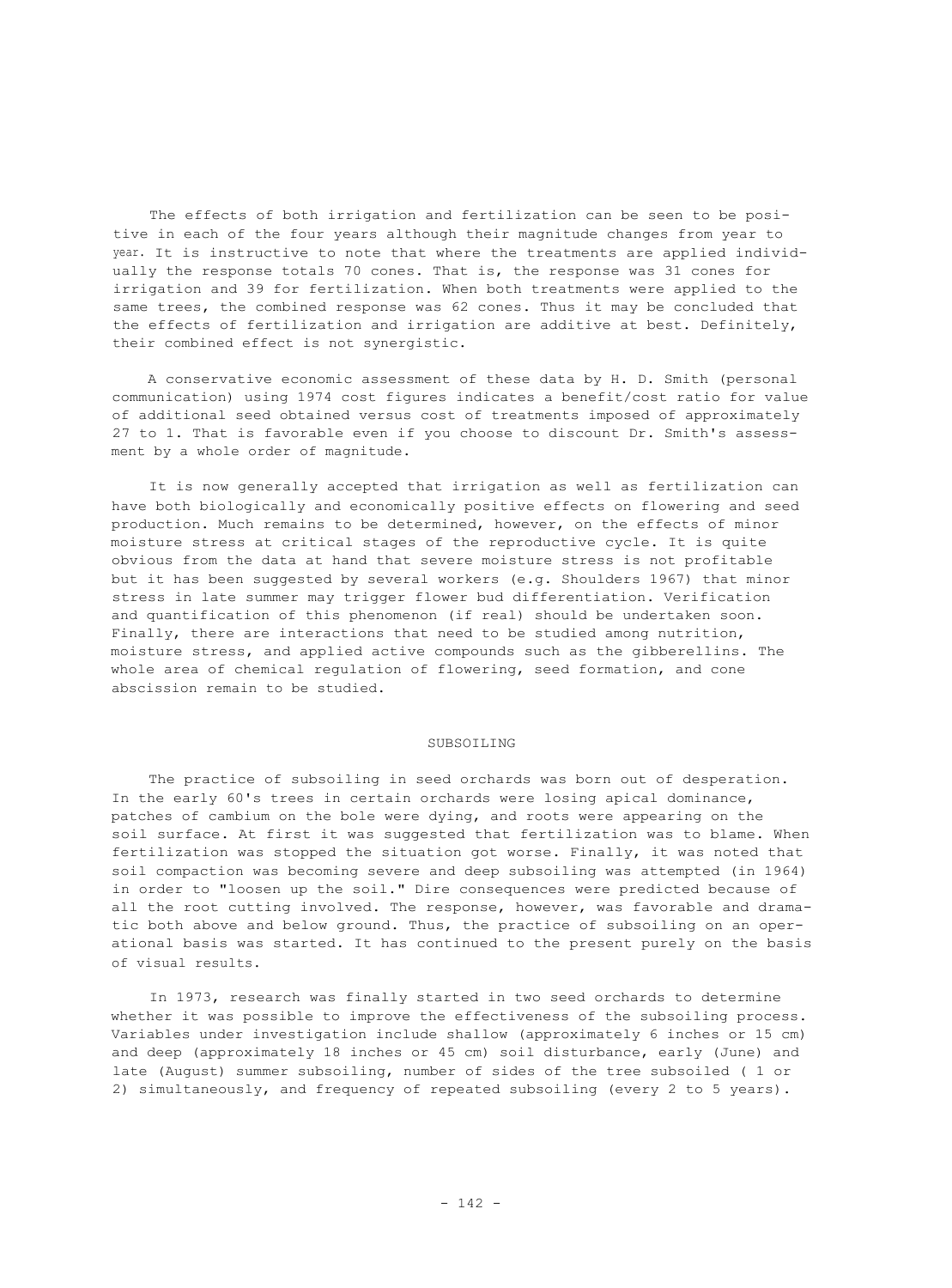To date, the 1974 and 1975 female flower counts appear to indicate that subsoiling is of immediate value in stimulating flowering but that we must delay judgment on the relative value of the two depths employed (table 2). Also, late appears better than early subsoiling, although this effect may not persist beyond the first year. No conclusions can be drawn on the other variables under study at this time.

| Table 2.--Effect of subsoiling in two seed orchards $\frac{a}{2}$ on female flower |  |  |  |  |  |  |
|------------------------------------------------------------------------------------|--|--|--|--|--|--|
| production for two years following treatment                                       |  |  |  |  |  |  |

| Subsoil<br>treatment |              | Subsoiled June 1973 | Subsoiled August 1973 |      |  |  |  |
|----------------------|--------------|---------------------|-----------------------|------|--|--|--|
|                      | Females/tree |                     | Females/tree          |      |  |  |  |
|                      | 974          | 1975                | 1974                  |      |  |  |  |
| Control              | 3.4          | 19.                 | 14.4                  | 43.8 |  |  |  |
| Shallow              | 1.9          | 24.0                | 23.8                  | 50.2 |  |  |  |
| Deep                 |              | 23.5                | 30.0                  | 48.7 |  |  |  |

a/Orchards of the Virginia Division of Forestry, Buckingham, VA (June subsoiling) and Union Camp Corp., Murfreesboro, NC (August subsoiling). The data include 6 clones in each orchard.

Root excavations have revealed rapid proliferation of new roots near the cut ends of severed roots. The new roots are abundant, soon bridge the subsoil slit and proliferate beyond it, and in the case of the deep subsoiling, grow down the slit and proliferate in the deeper soil layers. The apparent effect of this new rooting habit is to give the tree improved stability and moisture supply from the action of the new deep roots. Nearly all of the new roots are mycorrhizal. Obviously, more time will have to elapse before these tests can be fully evaluated but these first results appear encouraging. Operational subsoiling will continue as before.

## SITE SELECTION AND PREPARATION

Perhaps as much gain in seed yield can be realized by careful selection of new seed orchard sites and their proper preparation as through any of the above discussed techniques. At the moment a large study is underway to delineate critical factors of soil and climate in selecting optimum sites. Thus, we may expect some refinements in our present thinking. However, at this time we do suggest that soils which range from fine sandy loams, through silt loams, to some clay loams (those with good structure and internal drainage) will offer the best opportunities for high seed yield. Primarily these soils have better nutrient- and water-holding properties than the sandier soils and fewer trafficability, compaction, aeration, and drainage problems than the heavier soils. Also the site should not be eroded and a topsoil of at least 8 inches (20 cm) is preferred.

The newest piece of equipment in the arsenal of the loblolly pine seed orchard manager will soon be the vacuum seed harvester. A smooth soil surface will increase seed yield when this machine is used. The best time to prepare for this is during seed orchard site preparation. It is now possible, through